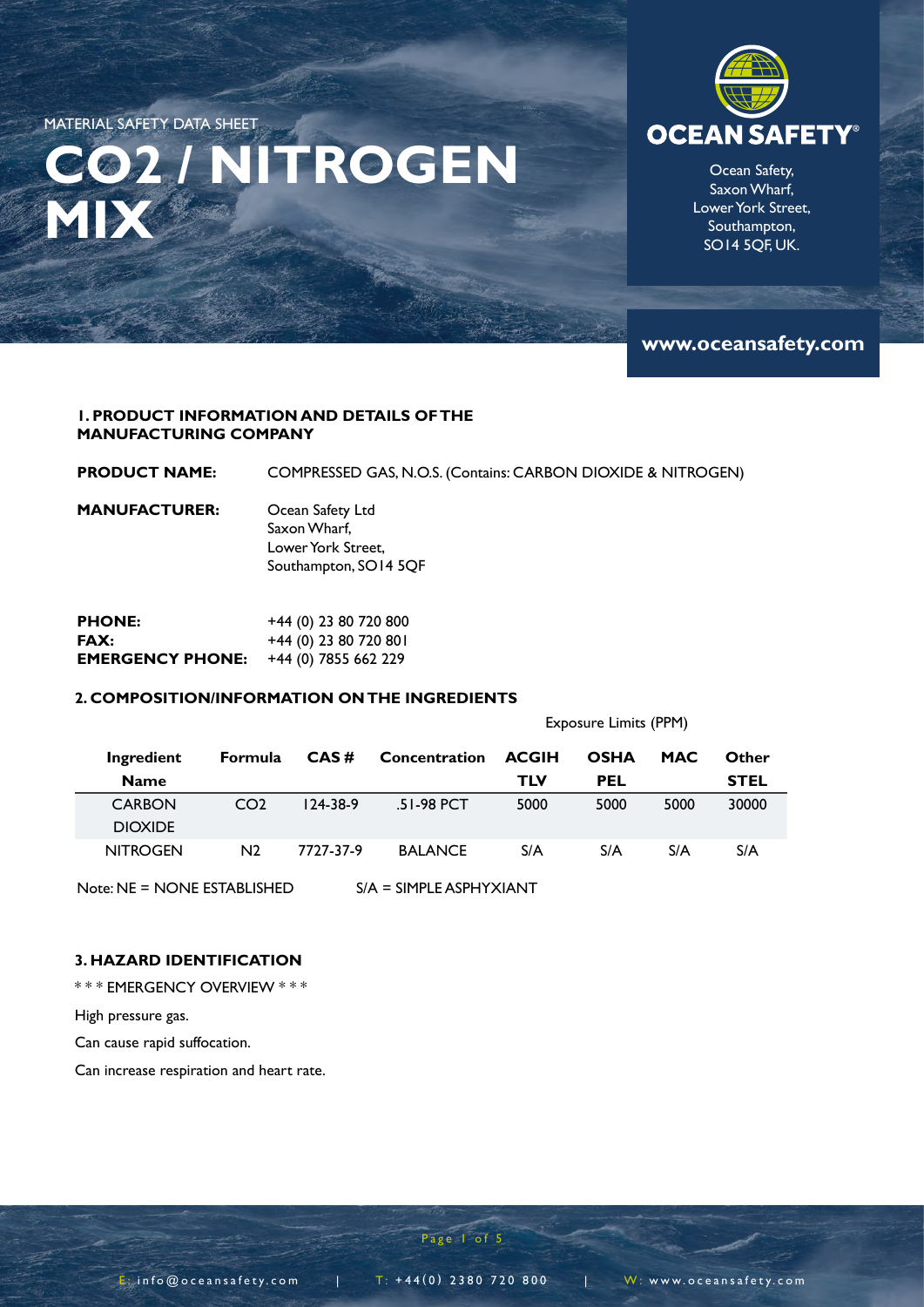# **CO2 / NITROGEN MIX**



Ocean Safety, Saxon Wharf, Lower York Street, Southampton, SO14 5QF, UK.

**www.oceansafety.com**

#### **POTENTIAL HEALTH EFFECTS**

ROUTES OF ENTRY: Inhalation

ACUTE EFFECTS: Exposure to carbon dioxide at 1-4% concentrations results in increased respiratory volume. Concentrations greater than 4% produce laboured breathing and is dangerous for even a few minutes. Mixture can act as a an asphyxiant by displacing air necessary for life. Symptoms include rapid respiration, muscular in-coordination, fatigue, dizziness, nausea, vomiting, unconsciousness, and death.

CHRONIC EFFECTS: None known

MEDICAL CONDITIONS AGGRAVATED BY OVEREXPOSURE: None known

OTHER EFFECTS OF OVEREXPORSURE: None

CARCINOGENICITY (US ONLY):

NTP - No IARC MONOGRAPHS - No OSHA REGULATED - No

#### **4. FIRST AID MEASURES**

INHALATION: Immediately remove victim to fresh air. If breathing has stopped, give artificial respiration. If breathing is difficult, give oxygen. Seek medical advice.

EYE CONTACT: None

**SKIN CONTACT: None** 

INGESTION: None

IN EVENT OF EXPOSURE, SEEK MEDICAL ADVICE

NOTE TO PHYSICIAN: None

#### **5. FIRE FIGHTING MEASURES**

FLASH POINT: Nonflammable AUTOIGNITION TEMPERATURE: N/A FLAMMABLE LIMITS: Nonflammable LOWER: UPPER:

EXTINGUISHING MEDIA: Use what is appropriate for surrounding fire.

 $E_i$  info@oceansafety.com | T: +44(0) 2380 720 800 | W: www.oceansafety.com

Page 2 of 5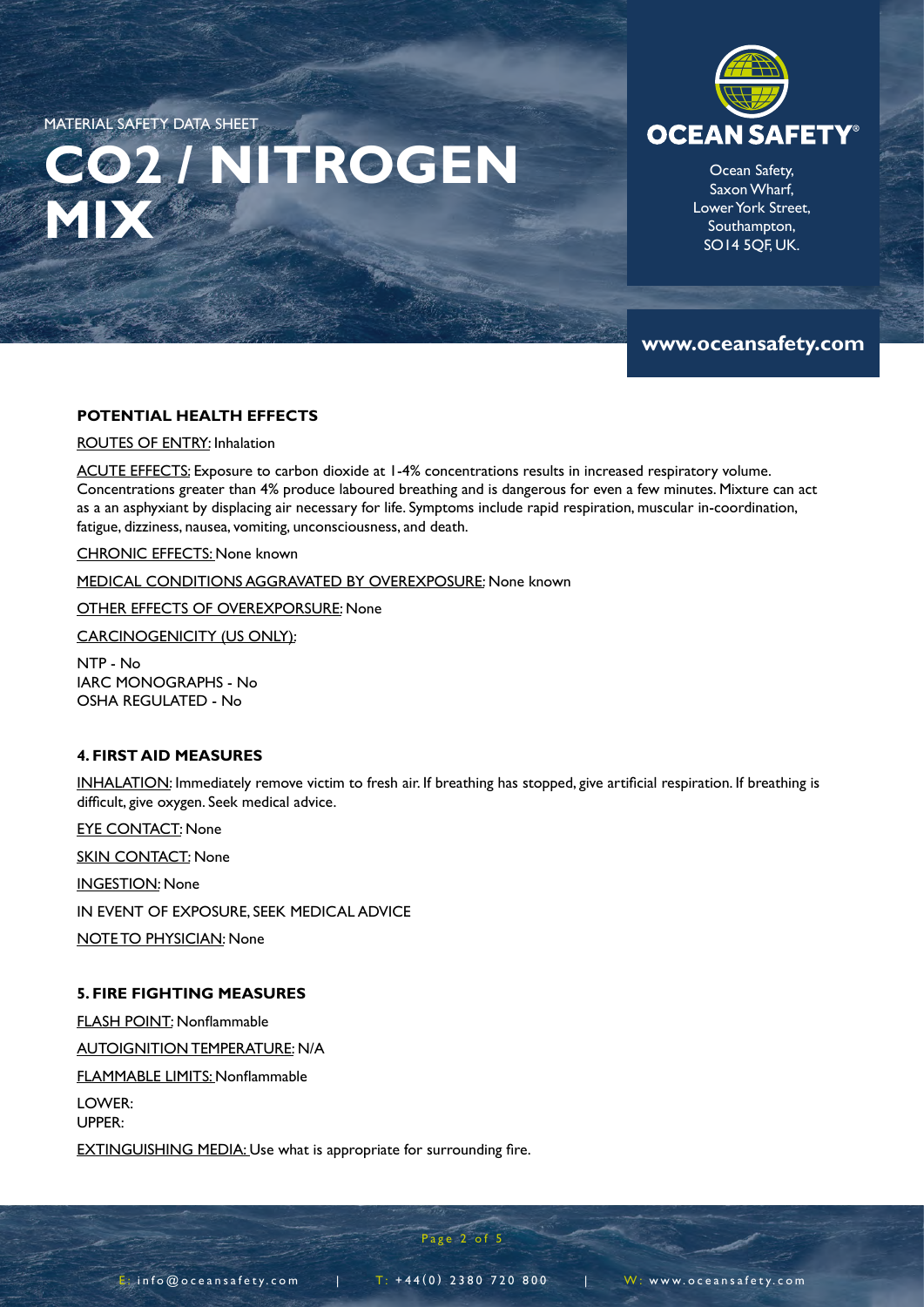# **CO2 / NITROGEN MIX**



Ocean Safety, Saxon Wharf, Lower York Street, Southampton, SO14 5QF, UK.

### **www.oceansafety.com**

SPECIAL FIRE FIGHTING INSTRUCTION AND EQUIPMENT: Wear self-contained breathing apparatus and full protective clothing. Keep fire exposed cylinders cool with water spray. If possible, stop the product flow.

HAZARDOUS COMBUSTION PRODUCTS: None

UNUSUAL FIRE AND EXPLOSION HAZARDS: Cylinder rupture may occur under fire conditions.

#### **6. ACCIDENTAL RELEASE MEASURES**

CLEAN UP PROCEDURES: Shut off source if possible and remove source of heat. Remove leaking cylinder to exhaust hood or safe outdoor area if this can be done safely.

SPECIALIZED EQUIPMENT: None

#### **7. HANDLING AND STORAGE**

PRECAUTIONS TO BE TAKEN IN HANDLING: Secure cylinder when using to protect from falling. Use suitable hand truck to move cylinders.

PRECAUTIONS TO BE TAKEN IN STORAGE: Store in well ventilated areas with ventilation provided at floor level. Keep valve protection cap on cylinders when not in use.

#### **8. EXPOSURE CONTROLS / PERSONAL PROTECTION**

ENGINEERING CONTROLS: Provide adequate general and local exhaust ventilation to maintain concentrations below exposure limits and to avoid asphyxiation.

EYE / FACE PROTECTION: Safety glasses

**SKIN PROTECTION: None** 

RESPIRATORY PROTECTION: In case of leakage, use self-contained breathing apparatus.

OTHER PROTECTIVE EQUIPMENT: Safety shoes when handling cylinders.

#### **9. PHYSICAL AND CHEMICAL PROPERTIES**

APPEARANCE: Colorless

ODOUR: Odourless

PHYSICAL PRESSURE: Gas

VAPOUR PRESSURE: @ 20°C: N/A

Page 3 of 5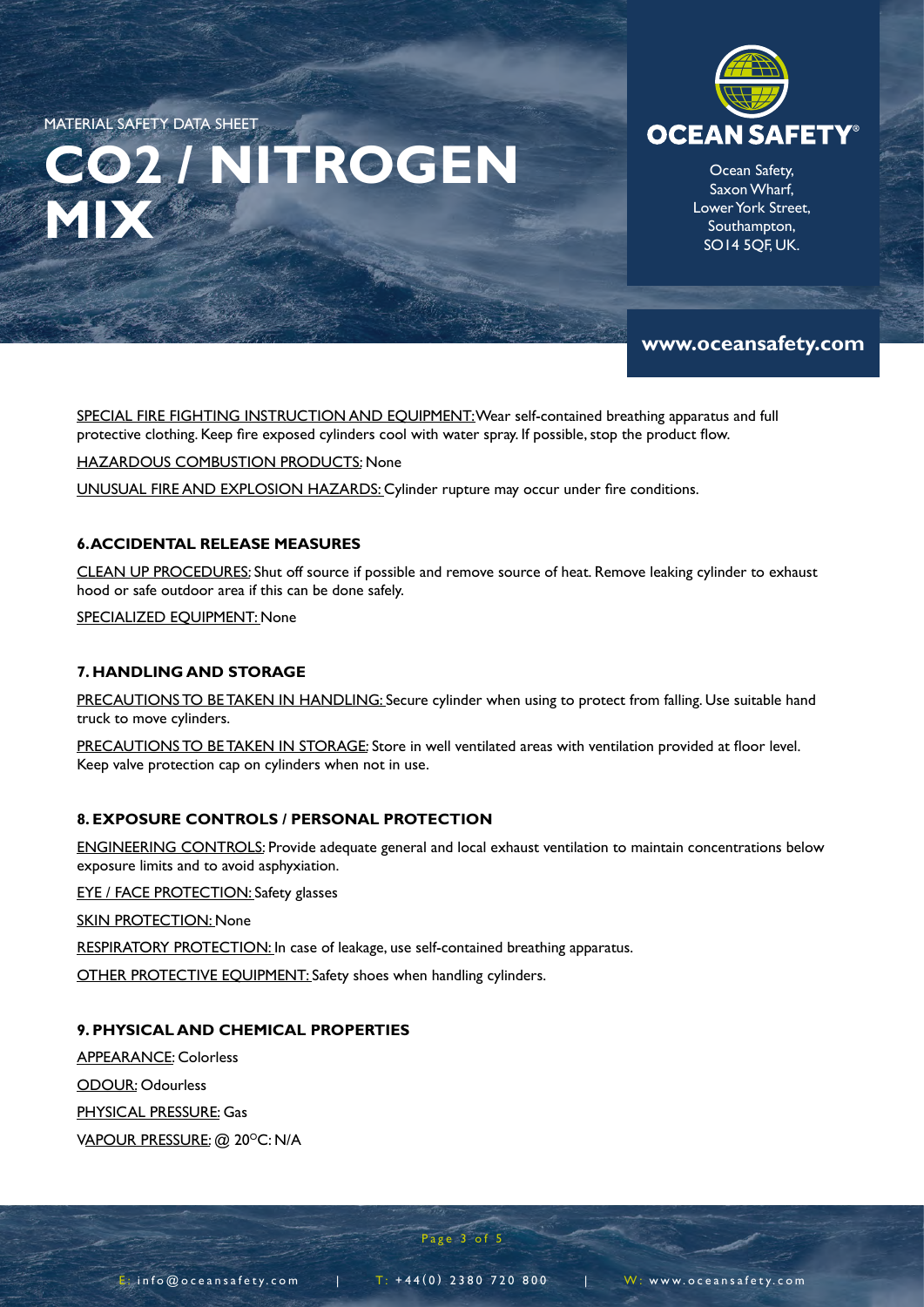# **CO2 / NITROGEN MIX**



Ocean Safety, Saxon Wharf, Lower York Street, Southampton, SO14 5QF, UK.

### **www.oceansafety.com**

VAPOUR DENSITY (AIR=1): 0.970-1.080 BOILING POINT (C): N/A SOLUBILITY IN WATER: cm<sup>3</sup>/100cm<sup>3</sup> H<sub>2</sub>O: 1.485 <u>SPECIFIC GRAVITY (H<sub>2</sub>O=1)</u>: Gas EVAPORATION RATE: Gas ODOUR THRESHOLD: None

#### **10. STABILITY AND REACTIVITY**

STABILITY: Stable under normal storage conditions.

CONDITIONS TO AVOID: Storage in poorly ventilated areas. Storage near a heat source.

MATERIALS TO AVOID: Carbon dioxide reacts with alkaline materials. Carbon dioxide decomposes when heated above  $1700^{\circ}$ C. Nitrogen reacts with Li, Nd, and Ti at high temperatures.

HAZARDOUS POLYMERIZATION: Will not occur.

HAZARDOUS DECOMPOSITION: None

#### **11. TOXICOLOGICAL INFORMATION**

LETHAL CONCENTRATION (LC<sub>50</sub>): None established LETHAL DOSE (LD<sub>50</sub>): N/A TERATOGENICITY: N/A REPRODUCTIVE EFFECTS: N/A MUTAGENICITY: N/A

#### **12. ECOLOGICAL INFORMATION**

No adverse ecological effects are expected.

#### **13. DISPOSAL CONSIDERATIONS**

WASTE DISPOSAL METHOD: Dispose of non-refillable cylinders in accordance with federal, state and local regulations. Allow gas to vent slowly to atmosphere in an unconfined area or exhaust hood. If the cylinders are the refillable type, return cylinders to supplier with any valve outlet plugs or caps secured and valve protection caps in place.

Page 4 of 5